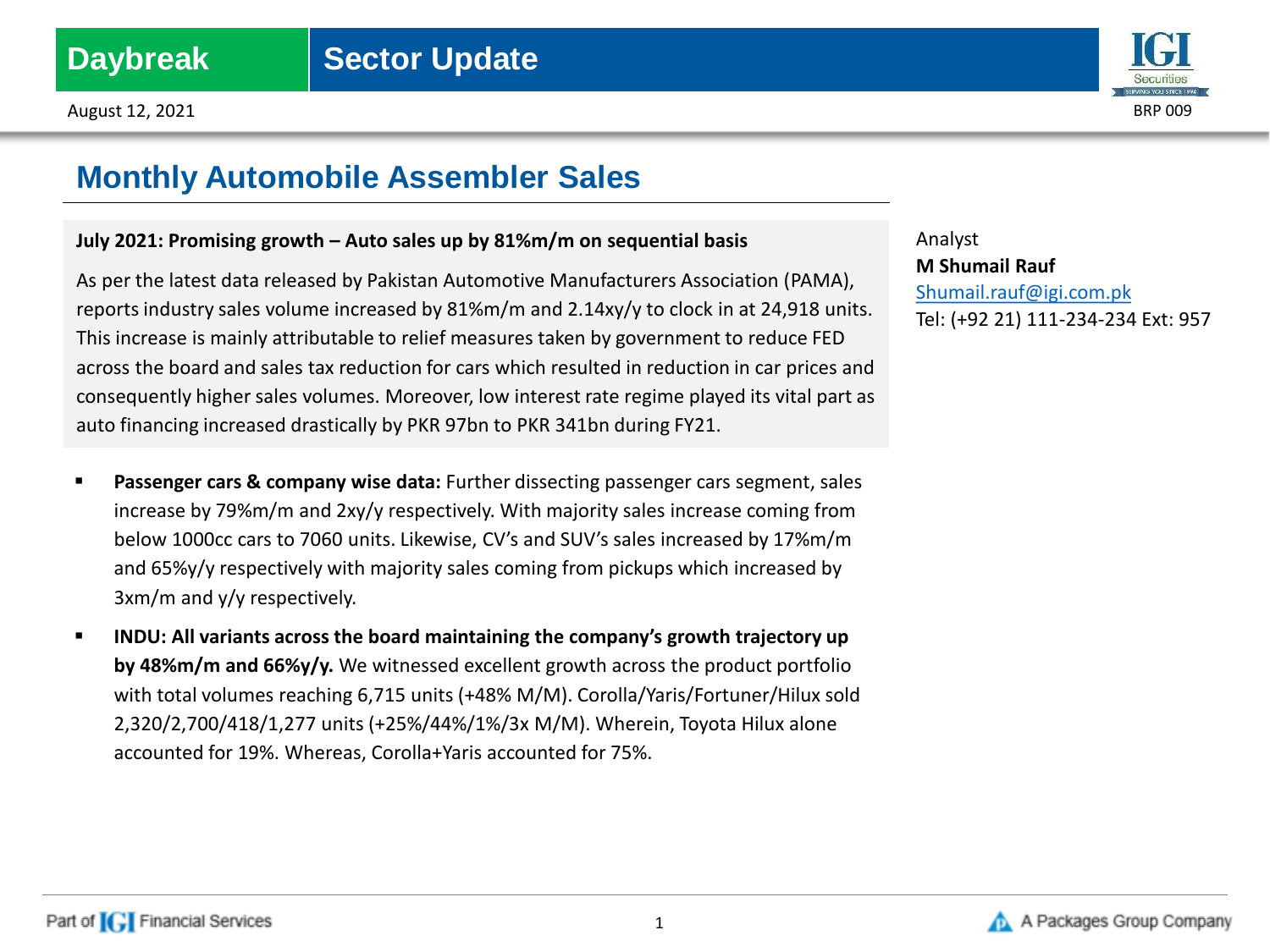## **Daybreak** | Sector Update



August 12, 2021 BRP 009

- **PSMC: Once again stole the show:** PSMC sales displayed 2xm/m increase in its sales to 17,896 units arriving at their all time high sales since inception. The bulk of this growth is attributable to Bolan, Alto and Ravi which increased by 5x/5x/4x respectively. We believe, this massive increase in mainly accredited to sales tax reduction on small cars. The m/m increase in ravi sales is attributable to rising commercial activity amid eid ul adha season.
- **HCAR: Combined Duo of Civic/City comes as laggard :** For the month of July'21, sales of combined duo Civic/City plummeted by 40%m/m and 23%y/y respectively. We believe, this decline in combined duo is due to phasing out of old city model. While, BR-v sales increased by 27%m/m and 2xy/y respectively. Hence total company's sales volume are down by 30%m/m and meager 6%y/y respectively.
- **Outlook:** We expect auto volumes will continue its recovery path deep into 2021 and 2022 with Fy21 and 1QFY22 sales data fortifying our view. While, we believe gross margins of auto OEMs are foreseen to remain up beat given timely imports of parts . Furthermore, the ongoing surge in commodity prices and PKR volatility may force the OEMs to raise prices in the near future. In addition, recent reduction in car prices will provide further momentum especially in economy car segment where PSMC being the prime beneficiary. At current, we maintain out "overweight" stance on the big three giants.

Source: IGI Research, PAMA, CV=Commercial Vehicle

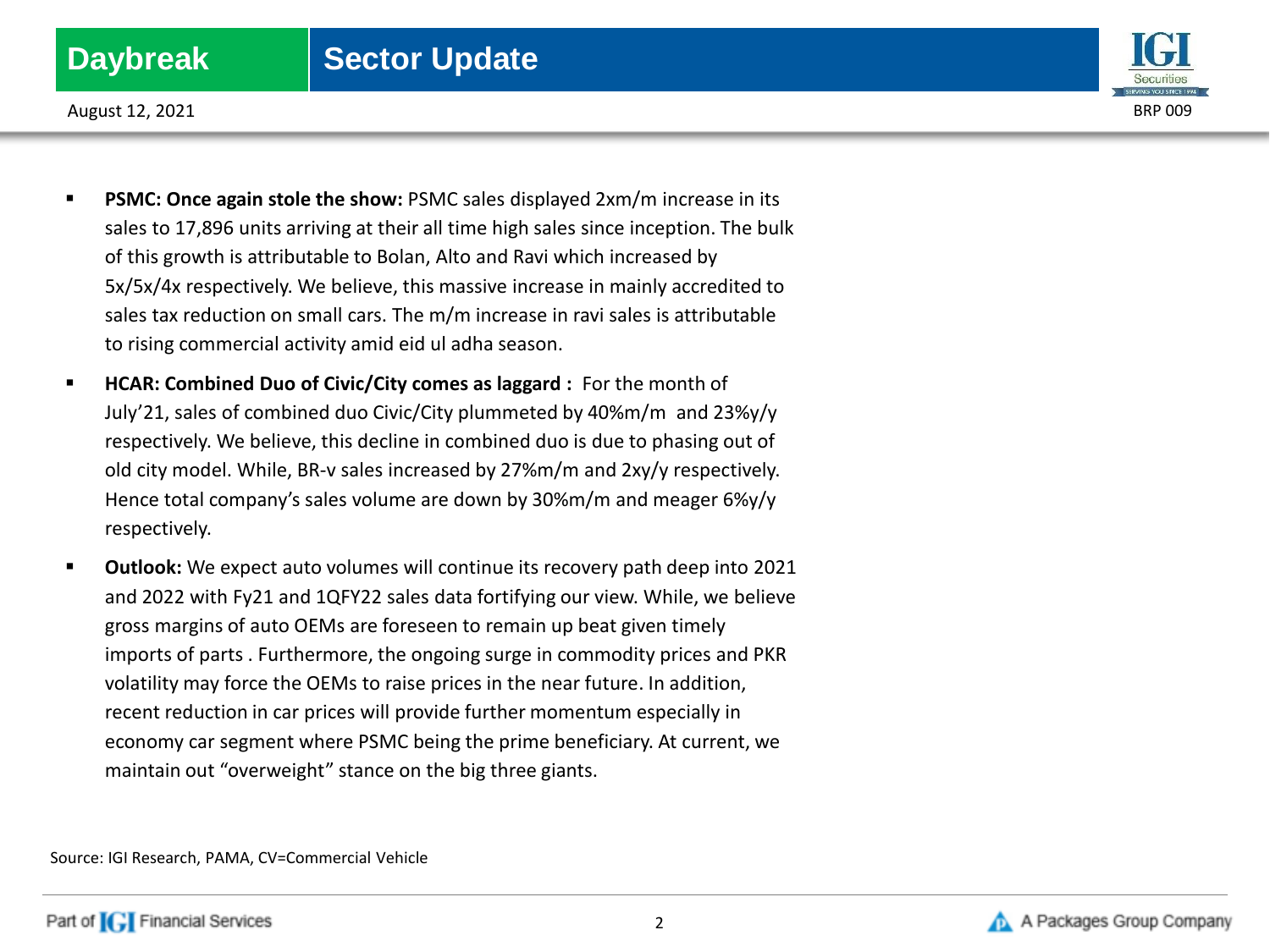August 12, 2021 BRP 009



## **Exhibit: Monthly Automobile Assemblers Sales Summary**

**Jul-21**

| units                 | Jul/21  | Jun/21  | m/m    | <b>Jul/20</b> | y/y    | 12m21     | 12m20     | y/y |
|-----------------------|---------|---------|--------|---------------|--------|-----------|-----------|-----|
| Below 1,000cc         | 7,060   | 1,403   | 5x     | 2,677         | 3x     | 45,916    | 32,468    | 41% |
| 1,000cc<>1,300cc      | 6,344   | 3,124   | 2x     | 1,643         | 4x     | 30,169    | 17,240    | 75% |
| Above 1,300cc         | 7,265   | 7,042   | 3%     | 5,803         | 25%    | 75,097    | 35,782    | 2x  |
| <b>Passenger Cars</b> | 20,669  | 11,569  | 79%    | 10,123        | 2x     | 151,182   | 85,490    | 77% |
| <b>Trucks</b>         | 320     | 352     | -9%    | 218           | 47%    | 3,695     | 2,681     | 38% |
| <b>Buses</b>          | 23      | 53      | $-57%$ | 37            | $-38%$ | 652       | 441       | 48% |
| Jeeps&SUVs            | 1,200   | 1,122   | 7%     | 403           | 3x     | 11,306    | 3,143     | 4x  |
| Pick-ups              | 3,049   | 1,059   | 3x     | 1133          | 3x     | 18,909    | 10,738    | 76% |
| Tractors              | 4,332   | 5,018   | $-14%$ | 3,613         | 20%    | 50,685    | 29,638    | 71% |
| CV and SUVs           | 8,924   | 7,604   | 17%    | 5,404         | 65%    | 85,247    | 46,641    | 83% |
| 2-Wheeler             | 132,343 | 151,101 | $-12%$ | 145,197       | -9%    | 1,841,777 | 1,216,956 | 51% |
| 3-Wheeler             | 1,083   | 5,489   | $-80%$ | 4,724         | $-77%$ | 50,103    | 39,200    | 28% |
| 2/3 Wheeler           | 133,426 | 156,590 | $-15%$ | 149,921       | $-11%$ | 1,891,880 | 1,256,156 | 51% |
| <b>Grand Total</b>    | 29,593  | 175,763 | -83%   | 165,448       | -82%   | 2,128,309 | 1,388,287 | 53% |

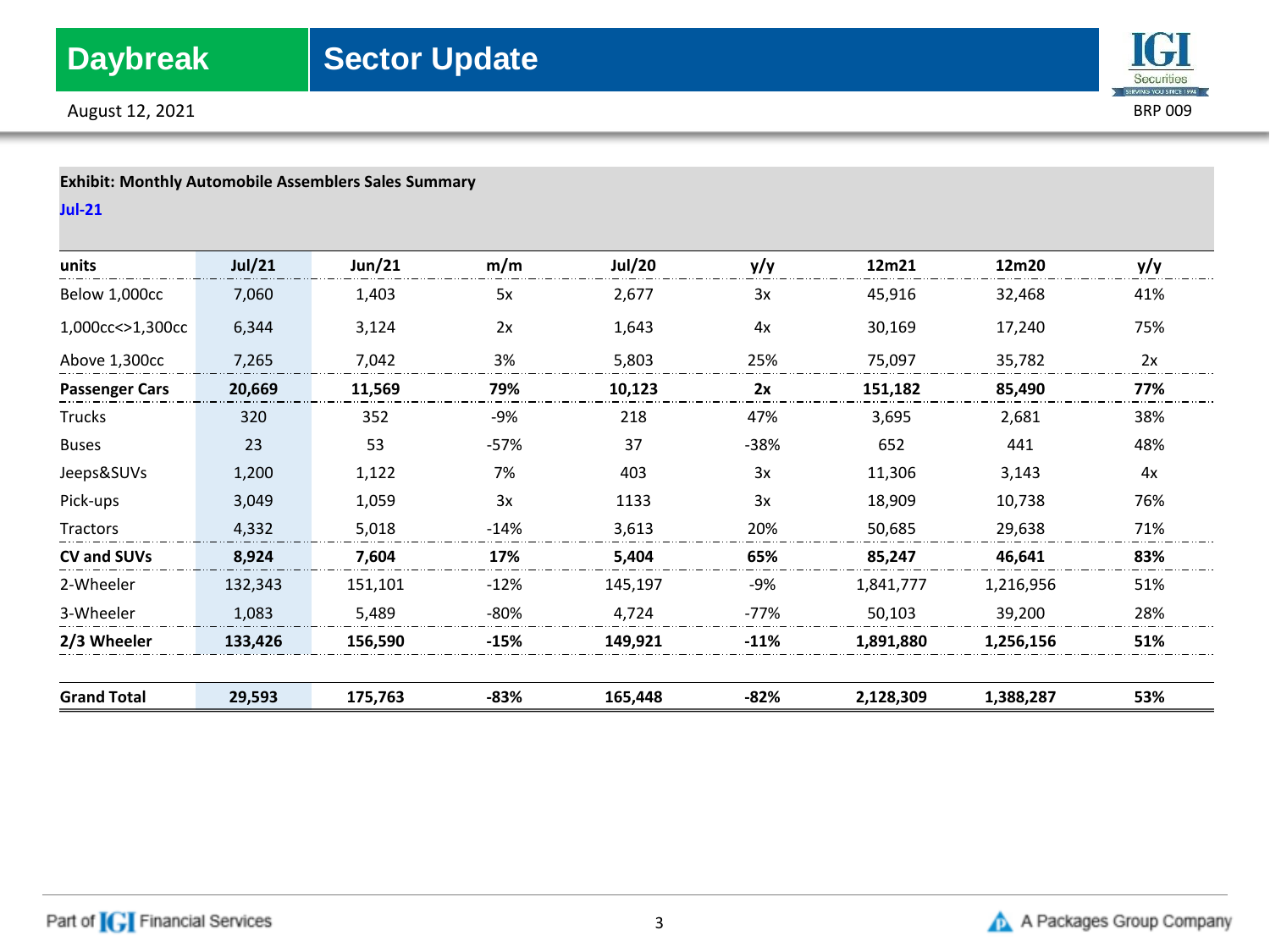



| <b>Exhibit: Top Three Monthly Automobile Assemblers Sales Summary</b> |  |
|-----------------------------------------------------------------------|--|
| <b>Jul-21</b>                                                         |  |

| units               | <b>Jul/21</b> | Jun/21 | m/m    | <b>Jul/20</b> | y/y  | 12m21   | 12m20  | y/y  |
|---------------------|---------------|--------|--------|---------------|------|---------|--------|------|
| <b>INDU</b>         | 6,715         | 4,535  | 48%    | 4,043         | 66%  | 57,236  | 25,965 | 2x   |
| Corolla             | 2,320         | 1,862  | 25%    | 1,528         | 52%  | 18,355  | 20,159 | -9%  |
| Yaris               | 2,700         | 1,876  | 44%    | 1,883         | 43%  | 28,295  | 1327   | 21x  |
| Fortuner            | 418           | 412    | 1%     | 146           | 3x   | 3,543   | 1089   | 3x   |
| Toyota Hilux        | 1277          | 385    | 3x     | 486           | 3x   | 7,043   | 3,390  | 2x   |
| <b>PSMC</b>         | 17,896        | 7,872  | 2x     | 6,273         | 3x   | 112,883 | 73,127 | 54%  |
| Swift               | 225           | 208    | 8%     | 182           | 24%  | 2316    | 1654   | 40%  |
| Cultus              | 4,213         | 2,270  | 86%    | 1077          | 4x   | 17,510  | 11,099 | 58%  |
| Wagon R             | 2,131         | 854    | 2x     | 566           | 4x   | 12,659  | 6,141  | 2x   |
| Mehran              | 0             | 0      | n.m.   | 0             | n.m. | 0       | 1309   | n.m. |
| Bolan               | 950           | 187    | 5x     | 519           | 83%  | 8,196   | 4,827  | 70%  |
| Alto                | 6,110         | 1,216  | 5x     | 2158          | 3x   | 37,720  | 26,332 | 43%  |
| Ravi                | 1,552         | 371    | 4x     | 489           | 3x   | 9,631   | 6,078  | 58%  |
| PSMC <sub>2/w</sub> | 2,715         | 2,766  | $-2%$  | 1,282         | 2x   | 24,851  | 15,687 | 58%  |
| <b>HCAR</b>         | 2,307         | 3,305  | $-30%$ | 2,467         | -6%  | 29,291  | 14,696 | 99%  |
| City/Civic          | 1,700         | 2,826  | -40%   | 2,210         | -23% | 25,276  | 12,642 | 100% |
| <b>BRV</b>          | 607           | 479    | 27%    | 257           | 2x   | 4,015   | 2,054  | 95%  |

Source: IGI Research, PAMA

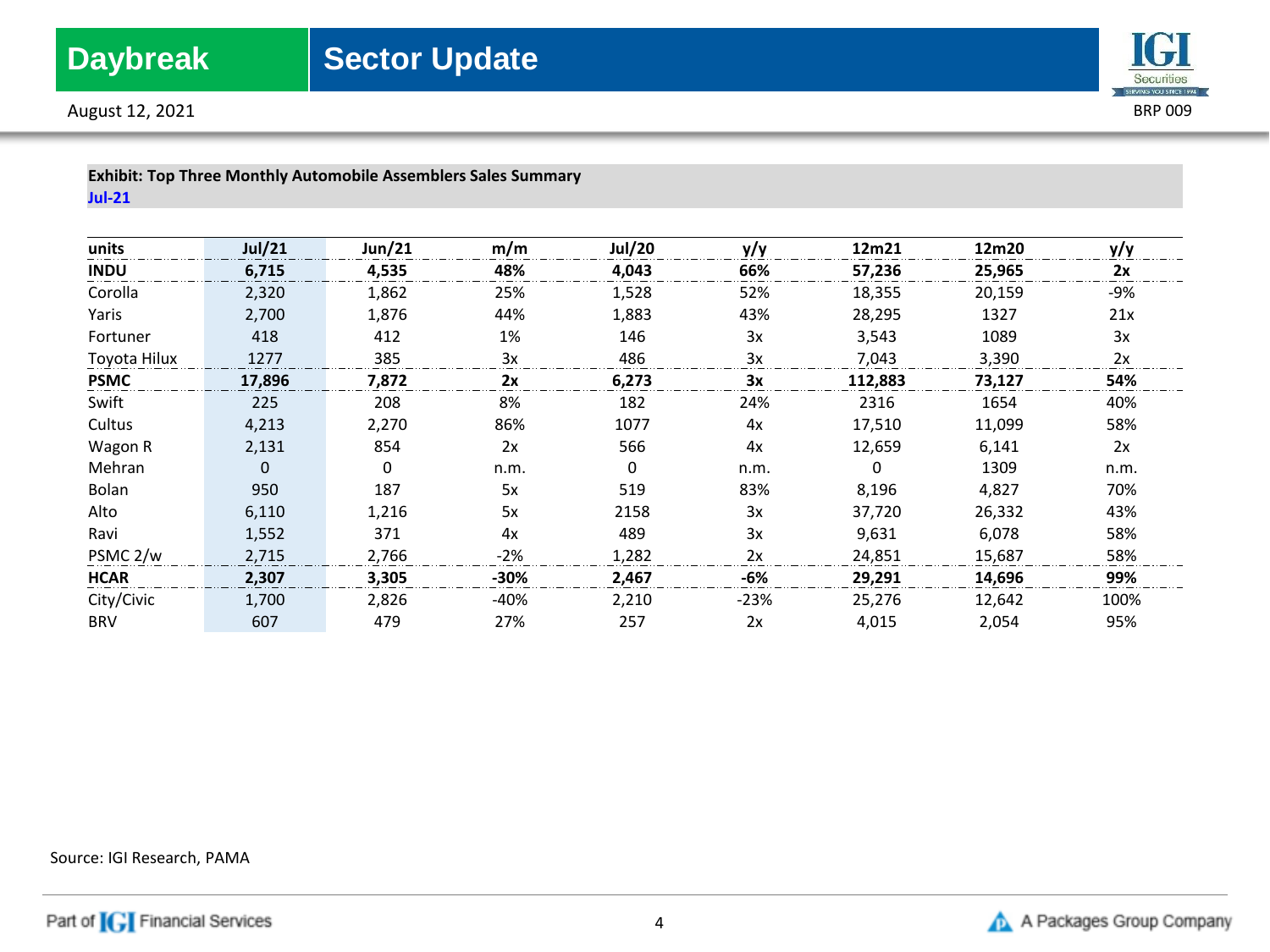



## **Exhibit: Automobile Assemblers Sales Summary Jul-21**

| units       | Jul/21  | Jun/21  | m/m    | <b>Jul/20</b> | y/y    | 12m21     | 12m20   | y/y    |
|-------------|---------|---------|--------|---------------|--------|-----------|---------|--------|
| <b>INDU</b> | 6,715   | 4,535   | 48%    | 4,043         | 66%    | 57,236    | 25,965  | 2x     |
| <b>PSMC</b> | 15,181  | 5,106   | 3x     | 4,991         | 3x     | 88,032    | 57,440  | 53%    |
| <b>HCAR</b> | 2,307   | 3,305   | $-30%$ | 2,467         | $-6%$  | 29,291    | 14,696  | 99%    |
| Hyundai     | 627     | 604     | 4%     | 66            | 10x    | 5,790     | 334     | 17x    |
| <b>AGTL</b> | 1,406   | 1,542   | $-9%$  | 1401          | 0%     | 15,129    | 10,703  | 41%    |
| <b>MTL</b>  | 2,926   | 3,476   | $-16%$ | 2,205         | 33%    | 35,527    | 18,768  | 89%    |
| <b>HINO</b> | 85      | 49      | 73%    | 45            | 89%    | 852       | 1160    | $-27%$ |
| <b>GHNL</b> | 70      | 161     | $-57%$ | 64            | 9%     | 955       | 385     | 2x     |
| <b>GHNI</b> | 276     | 265     | 4%     | 155           | 78%    | 2336      | 1989    | 17%    |
| <b>ATLH</b> | 100,002 | 110,001 | $-9%$  | 94,003        | 6%     | 1,292,096 | 793,897 | 63%    |
| <b>SZEW</b> | 829     | 1,942   | $-57%$ | 1115          | $-26%$ | 15,665    | 10,878  | 44%    |

Source: IGI Research, PAMA

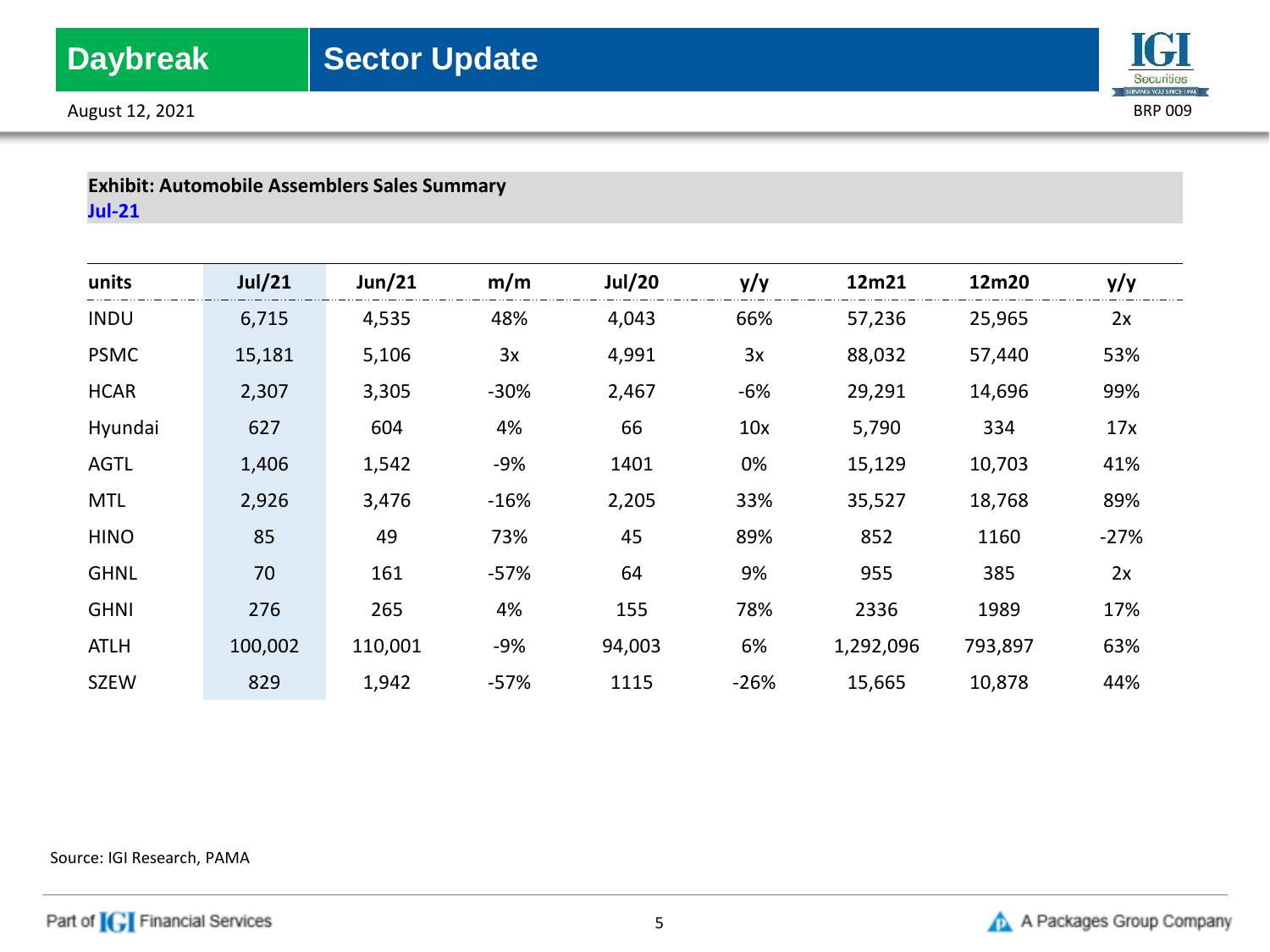# **Daybreak** Sector Update

August 12, 2021 BRP 009







Source: IGI Research, PAMA

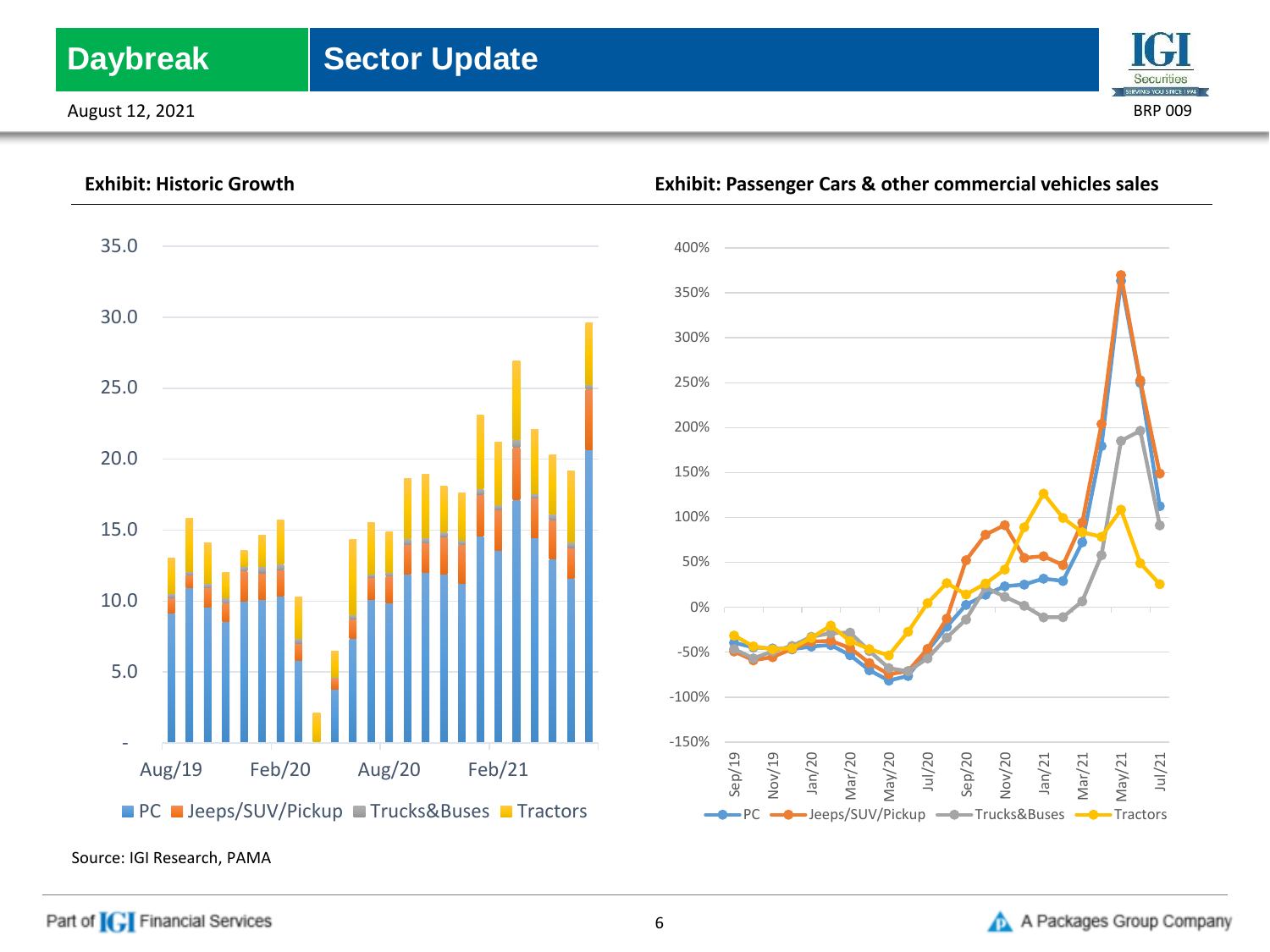# **Important Disclaimer and Disclosures**



August 12, 2021 BRP 009

**Research Analyst(s) Certification:** The Research Analyst(s) hereby certify that the views about the company/companies and the security/securities discussed in this report accurately reflect his or her or their personal views and that he/she has not received and will not receive direct or indirect compensation in exchange for expressing specific recommendations or views in this report. The analyst(s) is principally responsible for the preparation of this research report and that he/she or his/her close family/relative does not own 1% or more of a class of common equity securities of the following company/companies covered in this report.

**Disclaimer:** The information and opinions contained herein are prepared by IGI Finex Securities Limited and is for information purposes only. Whilst every effort has been made to ensure that all the information (including any recommendations or opinions expressed) contained in this document (the information) is not misleading or unreliable, IGI Finex Securities Limited makes no representation as to the accuracy or completeness of the information. Neither, IGI Finex Securities Limited nor any director, officer or employee of IGI Finex Securities Limited shall in any manner be liable or responsible for any loss that may be occasioned as consequence of a party relying on the information. This document takes no account of the investment objectives, financial situation and particular needs of investors, who shall seek further professional advice before making any investment decision. The subject Company (ies) is a client of the IGI Finex Securities Limited and IGI Finex Securities offers brokerage services to subject company (ies) on a regular basis, in line with industry practice. This document and the information may not be reproduced, distributed or published by any recipient for any purpose. This report is not directed or intended for distribution to, or use by any person or entity not a client of IGI Finex Securities Limited, else directed for distribution.

**Rating system:** IGI Finex Securities employs three tier ratings system, depending upon expected total return (return is defined as capital gain exclusive of tax) of the security in stated time period, as follows:

| Recommendation | <b>Rating System</b>                                                                                          |
|----------------|---------------------------------------------------------------------------------------------------------------|
| Buy            | If target price on aforementioned security (ies) is more than $10\%$ , from its last closing price (s)        |
| Hold           | If target price on aforementioned security(ies) is in between $-10\%$ and 10%, from its last closing price(s) |
| Sell           | If target price on aforementioned security(ies) is less than $-10\%$ , from its last closing price(s)         |

Risk: Investment in securities are subject to economic risk, market risk, interest rate risks, currency risks, and credit risks, political and geopolitical risks. The performance of company (ies) covered herein might unfavorably be affected by multiple factors including, business, economic, and political conditions. Hence, there is no assurance or guarantee that estimates, recommendation, opinion, etc. given about the security (ies)/company (ies) in the report will be achieved.

**Basic Definitions and Terminologies used: Target Price**: A price target is the projected price level of a financial security stated by an investment analyst or advisor. It represents a security's price that, if achieved, results in a trader recognizing the best possible outcome for his investment, **Last Closing:** Latest closing price, **Market Cap.:**  Market capitalization is calculated by multiplying a company's shares outstanding by current trading price. **EPS:** Earnings per Share. **DPS:** Dividend per Share. **ROE:** Return on equity is the amount of net income returned as a percentage of shareholders' equity. **P/E:** Price to Earnings ratio of a company's share price to its per-share earnings. **P/B:** Price to Book ratio used to compare a stock's market value to its book value. **DY:** The dividend yield is dividend per share, divided by the price per share.

IGI Finex Securities Limited **Research Analyst(s)** Research Identity Number: BRP009 © Copyright 2021 IGI Finex Securities Limited